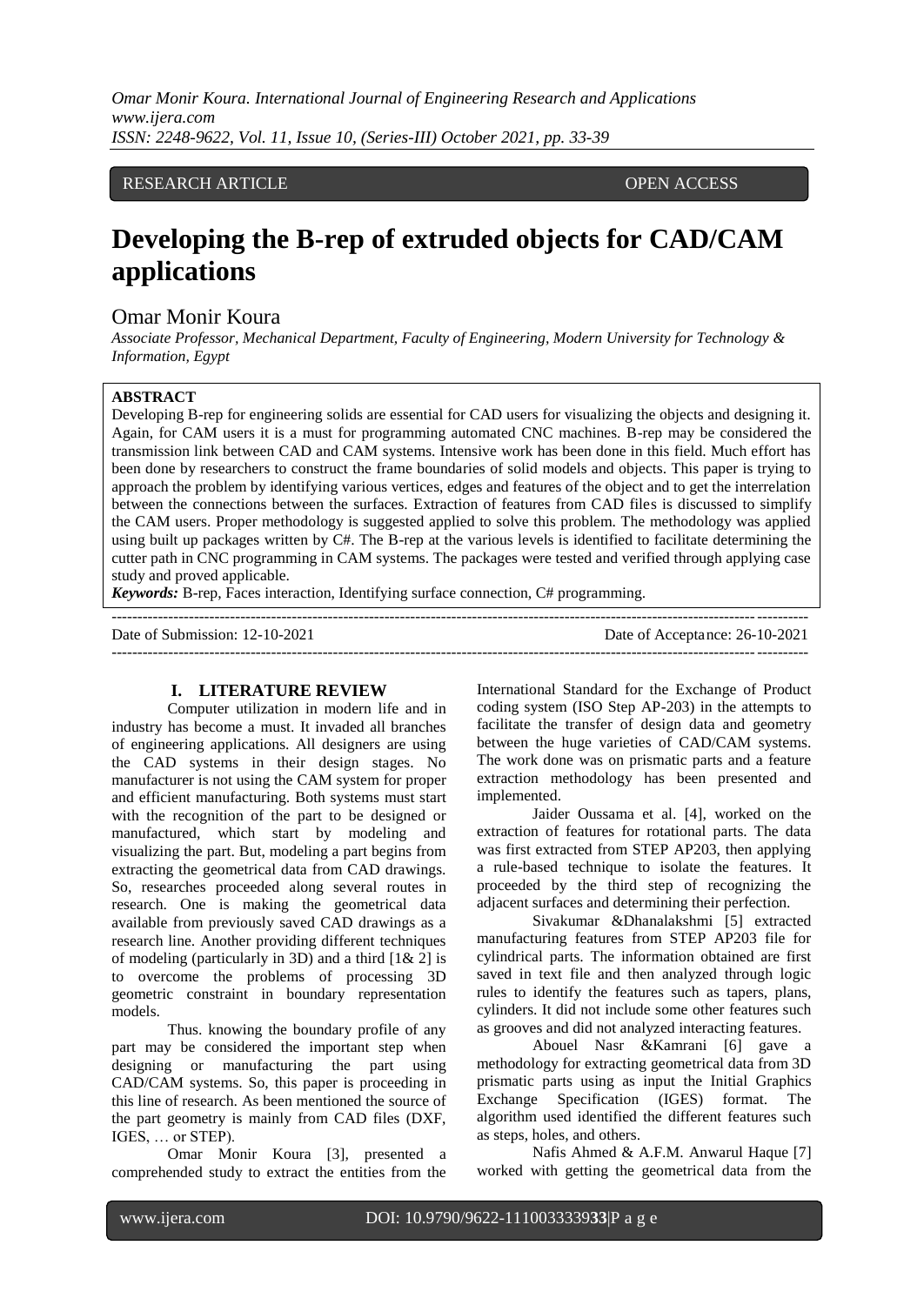Drawing Exchange File (DXF). They applied their methodology to extract the data from rotating parts and translated them for use in manufacturing. They verified the applicability of their procedure by a case studied.

ArmasoiuGiorgiana Elana and Gheorghe Marian [8], working on process planning for prismatic parts used the DXF to extract the geometrical features. They presented a methodology for automated transfer of the extracted data to be integrate with CAPP system.

Omar Monir Koura [9], extracted the features of line and arcs with their vertices from the date saved in DXF files for parts previously drawn and saved in 2D dimensional information. The work was to deduce the 3D shape of the part from the 2D orthogonal projection of the part.

In the work of deriving the boundary representation several researchers since early 1980 worked on this field of research. They are well represented in the book of Ian Stroud [10], who also described the methods of forming the data structure and their functions as related to the modelling algorithms. He shows different ways of representing the model

From the above, it is seen that the data extracted from any available files (STEP, IGES, DXF) are not ready to be used directly by model developer nor by CNC programmers as, it is not in the order or sequence suitable for use. The order given by the files depends mainly on the sequence by which the drawings are originally been done. Hence, it is essential to re-order the sequence of the features when they fed to the CAM system. So it is important to focus on developing an easy system to re-order the sequence of the features and to build the B-rep link between the CAD and CAM.

# **II. METHODOLOGY**

### **i. Module 1: Availability of the geometrical data and classifying it**

As, extracting the data from the CAD files is not the aim of this paper, so the procedure presented in references [3 & 9] is used. The geometrical features extracted from this procedure is listed in a text file, fig 1. It may be noted that this text file can be filled manually. It is a simple geometrical description for the features which can be written from the initial sketch of the part, thus eliminating the use of CAD files which needs an expert or at least a software interface to extract the suitable data needed. However, as previously mentioned the order by which the data are listed will not be in the sequence needed for further applications. Hence, the data given in the text file with its FORMAT shown in fig. 1 will be used as input to Module 1. The explanation of the FORMAT is given in Appendix "A".

| Line, $X_s$ , $Y_s$ , $Z_s$ , $X_e$ , $Y_e$ , $Z_e$                           |
|-------------------------------------------------------------------------------|
| Arcr, $X_s$ , $Y_s$ , $Z_s$ , $X_e$ , $Y_e$ , $Z_e$ , $R$                     |
| Arcc, $X_s$ , $Y_s$ , $Z_s$ , $X_e$ , $Y_e$ , $Z_e$ , $X_c$ , $Y_c$ , $Z_c$   |
| $\vert$ Hole, $X_s$ , $Y_s$ , $Z_s$ , $D$ , $H$                               |
| $\vert$ Slot, $X_s$ , $Y_s$ , $Z_s$ , $X_e$ , $Y_e$ , $Z_e$ , $W$ , $H$ , $L$ |
| Groove, $X_s$ , $Y_s$ , $Z_s$ , $X_e$ , $Y_e$ , $Z_e$ , $W$ , $H$ , $L$       |
| Fig 1: FORMAT of the text file                                                |

All the points are classified according to their levels and whether they fall on a continuous contour or as isolated features. This is done through:

- Determining the number of the levels (location of the points w.r.t. "Z" values) in the part.
- Classifying the features according to their location in the different levels.

- confirming that each of the vertices that lies in a level will belong to a continuous contour through being the intersection with at least two other features (lines and/or arcs), fig 2 (a).



Features not belonging to any contour are stand alone features (holes, slots, grooves ….).

The output of this module is:

- Number of levels  $j = 0$  or 1 or 2 or ...
- Heights of each level  $z[0], z[1], z[2], \ldots$ .
- Grouping the features according to the following 4 groups:
	- o Features located in level 0 and forming a contour
	- o Features located in level 1 for forming a second contour and so on
	- Features located between level 0-1, 1-2 …. and so on and forming the enveloping faces
	- o Features don't belong to any B-reps or faces.

#### **Module 2: Determining the B-reps at the different levels**

This is achieved through tracing the continuity of the end point of a feature to be the starting point of another feature on the conditions that:

- all the features in one level are included in the profile
- the end point of the last feature is the starting point of the first one.

Verifying that the outputs of the above two modules are correct, through that: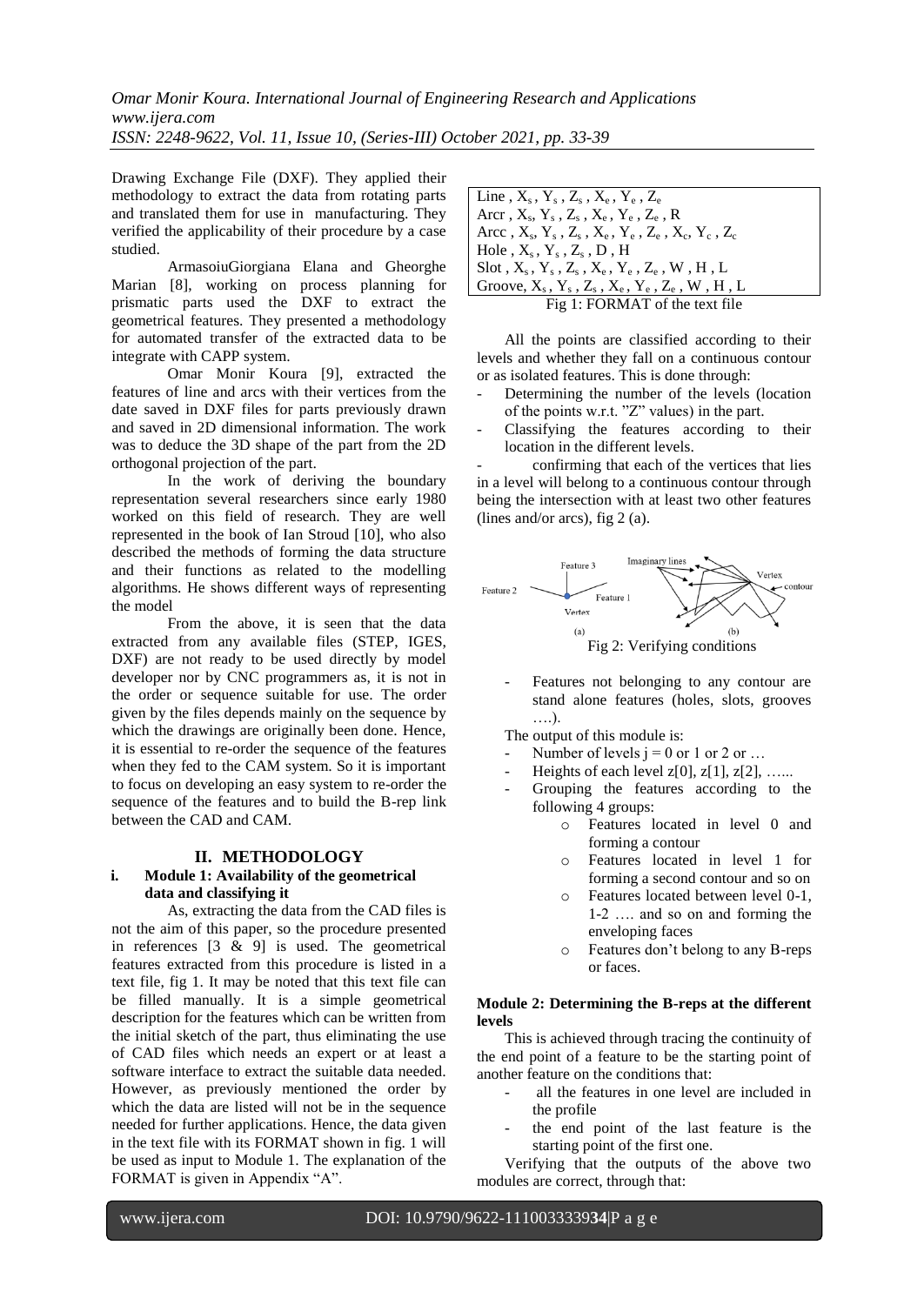- all points are used only twice
- any imaginary vector passing through the considered vertex and a point in space and extended to infinity on either side (except those in the B-rep) must intersect with odd number of intersections with all the other features on the contour (profile), fig 2 (b).
- any imaginary vector passing through any point which don't belong to any B-rep (i.e. group 4) and is extended to infinity on either side (except those in the B-rep) must intersect with an even number with the derived profile.

#### **Module 3: Defining the faces connecting different levels**

Knowing the sequence of the features forming the B-reps on any two successive levels, the inter-related vertices which forma a face are determined. Fig 3 gives the flow chart for this part.





The function linking those inter-related vertices is determined. It forms a face which may be a plane or part of a cylindrical surface. For a plane, if:

F[j , i1] is a feature with a feature number "i1" in level "j" has  $P[i, s]$  and  $P[i, e]$  as its two vertices with "s" indicates the start point and "e' is the end point

 $F[i+1, i2]$  is a feature with a feature number "i2" in level " $i+1$ " has  $P[i+1, s]$  and  $P[i+1, e]$  as its two vertices with "s" indicates the start point and "e' is the end point

Then, if  $P[j+1, s] = P[j, s]$  or  $P[j+1, s] =$  $P[j, e]$ , then the two features  $F[j, i1]$  and  $F[j+1, i2]$ forms a plane with an equation of the cross product for the normal vectors between  $P[j+1, s]$ ,  $P[j, s]$  and  $P[i, e]$ .

The fourth point  $P[i+1, e]$  is checked to know if it falls on the same plane or forms another plane.

A further verification check is that, if  $P[i+1]$ , e] forms a different plane with  $P[i, s]$  and  $P[i, e]$ , then there must be two features in the geometry one is  $P[j+1, e]$  and  $P[j, s]$  and the  $2^{nd}$  is  $P[j+1, e]$  and  $P[i, e]$ 

#### For cylindrical surface

Any point on the cylindrical surface has cylindrical coordinate  $(r, \theta, z)$  where r is the radius,  $\Theta$  is an angle included between  $\Theta_s$  and  $\Theta_e$ . Same procedure is followed provided that:

- the center location  $P[i, c]$  is the same along z-axis
- same radius along z-axis

#### **Module 4: Motion blocks for machining centers and Defining possible interference**

After defining the B-reps and the type of face connection, the system is aimed to produce the motion blocks necessary for CNC machining centers. That only leaves to the programmer to complete the initial blocks for the zero setting, the cutting conditions and the necessary miscellaneous functions.

When machining the outer contour possible interference may occur between the cutting tool and the part surfaces if the inter connection between the intersected faces are of the recessing type. So, it is important to highlight the zones at which interference is likely to take place. This is checked through the method of calculating the angle "ϕ" between the two normal vectors to the faces following the procedure described in  $[10 \& 11]$ .

Hence, for any two neighboring faces "1 & 2", the normal vectors are " $n_1$ " and " $n_2$ " respectively.  $\Phi = \cos^{-1}[(n_1 * n_2) / (|n_1| * |n_2|)]$ 

For convex connection  $0 < \Phi < 180$  and for concave connection  $180 < \Phi < 360$  provided that there is a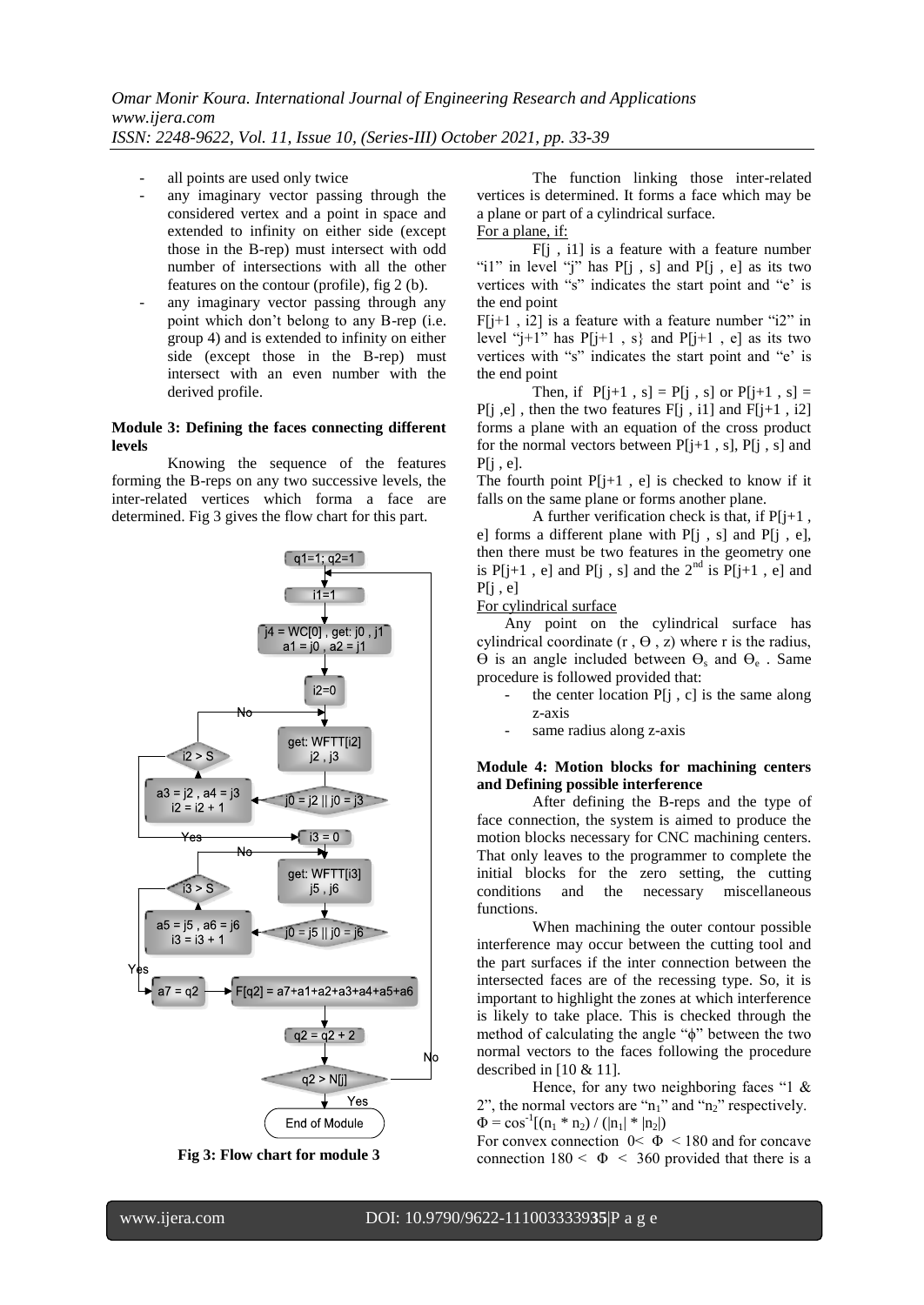*Omar Monir Koura. International Journal of Engineering Research and Applications www.ijera.com ISSN: 2248-9622, Vol. 11, Issue 10, (Series-III) October 2021, pp. 33-39*

common line. If interference ever exist it will be in the case of concave.

# **III. CASE STUDY**

The developed system will be based on:

- maximum number of vertices in the object will not exceeds 100 from 00, 01 …. 99
- maximum number of features in any profile will not exceeds 100
- features of the third group will be limited to holes and slots

Within the above limitations a computer package was developed considering the previous methodology and written in C# - version 2017.

To check the validity of the system, the case shown in fig 4 is analyzed. The part description is shown in the text file given in Appendix "A".





**Fig 4: Isometric views of a case study**

Appendix "B" contains the extracted points as been read from the text file. The points are in the sequence as given in the file.

Fig 5 shows screenshot for the features after been coded. The code is designed such that:

the  $1<sup>st</sup>$  2 digit indicates the feature number

- the following 3 digits quote the index of the starting point of the feature
- the next 3 digits quote the index of the end point of the feature
- the last 2 digit indicates the type of the feature whether being a Line (LL), arc (AC), hole (HT) or slot (SB).

|                    | List of Features after modifying their code<br>WHO WAS NOT THE THE YEAR OF THE YEAR OLD THE YEAR OF THE YEAR OF YEAR OF THE YEAR OF YEAR ONE YEAR ONE YEAR ONE YEAR ONE YEAR OF THE YEAR OF YEAR OF THE YEAR OF THE YEAR OF YEAR OF YEAR |                                           |
|--------------------|------------------------------------------------------------------------------------------------------------------------------------------------------------------------------------------------------------------------------------------|-------------------------------------------|
|                    | Feature no. $= 0$ code = 00000001LL                                                                                                                                                                                                      | Feature no. $= 1$ code = 01002003LL       |
|                    | Feature no. $= 2$ code = 02004005LL                                                                                                                                                                                                      | Feature no. $= 3$ code = 03006007LL       |
|                    | Feature no. $= 4$ code = 04008009LL                                                                                                                                                                                                      | Feature no. $= 5$ code = 05010011LL       |
|                    | Feature no. $= 6$ code = 06012013LL                                                                                                                                                                                                      | Feature no. $=7$ code = 07014015LL        |
|                    | Feature no. $= 8$ code = 08016009LL                                                                                                                                                                                                      | Feature no. $= 9$ code = 09018019LL       |
|                    | Feature no. $= 10$ code = 10020003LL                                                                                                                                                                                                     | Feature no. $= 11$ code = 11011014LL      |
|                    | Feature no. $= 12$ code = 12024025LL                                                                                                                                                                                                     | Feature no. $= 13$ code = 13026027LL      |
|                    | Feature no. $= 14$ code = 14028025LL                                                                                                                                                                                                     | Feature no. $= 15$<br>$code = 15016024LL$ |
|                    | Feature no. $= 16$ code = 16020026LL                                                                                                                                                                                                     | Feature no. $= 17$<br>$code = 17034004LL$ |
| Feature no. $= 18$ | $code = 18036034LL$                                                                                                                                                                                                                      | Feature no. $= 19$<br>$code = 19038027LL$ |
| Feature no. $= 20$ | $code = 20007010AC$                                                                                                                                                                                                                      | Feature no. $= 21$<br>$code = 21028000AC$ |
| Feature no. $= 22$ | $code = 22015019AC$                                                                                                                                                                                                                      | Feature no. $= 23$<br>$code = 23012008AC$ |
| Feature no $= 24$  | $code = 24018002AC$                                                                                                                                                                                                                      | Feature no $= 25$<br>$code = 25038006AC$  |
| Feature no. $= 26$ | $code = 26005013AC$                                                                                                                                                                                                                      | Feature no. $= 27$<br>$code = 27001036AC$ |
| Feature no. $= 28$ | $code = 28056056HT$                                                                                                                                                                                                                      | Feature no. $= 29$<br>$code = 29057058SB$ |
| Feature no. $= 30$ | $code = 30008002LL$                                                                                                                                                                                                                      | Feature no. $=$ 31<br>$code = 31001007LL$ |
| Feature no. $= 32$ | $code = 32012018LL$                                                                                                                                                                                                                      | Feature $no = 33$<br>$code = 33024026LL$  |
| Feature no. $= 34$ | $code = 3402803811$                                                                                                                                                                                                                      | Feature no. $= 35$<br>$code = 35016020LL$ |
| Feature no. $= 36$ | $code = 36034011LL$                                                                                                                                                                                                                      | Feature no. $= 37$<br>$code = 37036010LL$ |
| Feature no. $= 38$ | $code = 38005015LL$                                                                                                                                                                                                                      | Feature no. $= 39$<br>$code = 39013019LL$ |
| Feature no. $= 40$ | $code = 40009003LL$                                                                                                                                                                                                                      | Feature no. $= 41$<br>$code = 41025027LL$ |
|                    | Feature no. $= 42$ code = 42000006LL                                                                                                                                                                                                     | Feature no. $= 43$ code = $43004014LL$    |

### **Fig 5: Snapshot for the coded features**

Two levels were detected in this case (one at  $z =$ 10 mm and the second at  $z = 80$  mm). Fig 6 is a snapshot of the features after been grouped to.

- $1<sup>st</sup>$  group includes the vertices in the  $1<sup>st</sup>$  level (level 0)
- $-2^{nd}$  group includes the vertices in the  $2^{nd}$ level (level 1)
- $-3<sup>rd</sup>$  group stand alone features such as holes, slots, …... etc
- 4th group includes features other than the above.

| <b>Group of stand alone features</b>                                                                                                 | the statement complete space process complete.             |
|--------------------------------------------------------------------------------------------------------------------------------------|------------------------------------------------------------|
| date when were start dark wait start date was more away away was were start to<br>Feature no. $= 28$                                 | Feature $code = 28056056HT$                                |
| Feature $no. = 29$                                                                                                                   | Feature $code = 29057058SB$                                |
|                                                                                                                                      |                                                            |
| <b>CAR CONTRACTOR CONTRACTOR</b>                                                                                                     | Other group of features between levels                     |
| Feature $no. = 30$                                                                                                                   | Feature $code = 30008002LL$                                |
| Feature no. $= 31$                                                                                                                   | Feature $code = 3100100711$                                |
| Feature no. $= 32$                                                                                                                   | Feature $code = 32012018LL$                                |
| Feature no. $= 33$                                                                                                                   | Feature $code = 33024026LL$                                |
| Feature no. $= 34$                                                                                                                   | Feature code = $3402803811$                                |
| Feature no. $= 35$                                                                                                                   | Feature $code = 35016020LL$                                |
| Feature no. $= 36$                                                                                                                   | Feature $code = 36034011LL$                                |
| Feature no. $= 37$                                                                                                                   | Feature code = $3703601011$                                |
| Feature $no. = 38$                                                                                                                   | Feature $code = 3800501511$                                |
| Feature no. $= 39$                                                                                                                   | Feature $code = 3901301911$                                |
| Feature no. $=$ 40                                                                                                                   | Feature $code = 4000900311$                                |
| Feature no. $= 41$<br>Feature no. $= 42$                                                                                             | Feature $code = 41025027LL$<br>Feature $code = 4200000611$ |
| Feature no. $= 43$                                                                                                                   | Feature code = $43004014LL$                                |
|                                                                                                                                      |                                                            |
| Group of features in level no. 0<br>most start want when were seen them there were seen them them were seen them them them them them |                                                            |
| Feature $no. = 0$                                                                                                                    | Feature $code = 00000001LL$                                |
| Feature $no = 2$                                                                                                                     | Feature $code = 0200400511$                                |
| Feature no. $=$ 4                                                                                                                    | Feature $code = 04008009LL$                                |
|                                                                                                                                      |                                                            |
| Feature $no = 6$                                                                                                                     | Feature $code = 06012013LL$                                |
| Feature $no. = 8$                                                                                                                    | Feature $code = 08016009LL$                                |
| Feature no. $= 12$                                                                                                                   | Feature code = $1202402511$                                |
| Feature no. $= 14$                                                                                                                   | Feature $code = 140280251L$                                |
| Feature $no. = 15$                                                                                                                   | Feature code = $1501602411$                                |
| Feature no. $= 17$                                                                                                                   | Feature $code = 17034004LL$                                |
|                                                                                                                                      | Feature $code = 18036034LL$                                |
| Feature no. $= 18$                                                                                                                   |                                                            |
| Feature no. $= 21$                                                                                                                   | Feature $code = 21028000AC$                                |
| Feature $no = 23$                                                                                                                    | $Fe$ ature code = 23012008AC                               |
| Feature no. $= 26$                                                                                                                   | Feature $code = 26005013AC$                                |
| Englura no $= 27$                                                                                                                    | Englura code = $27001038AC$                                |

**Fig 6: Output of Module 2**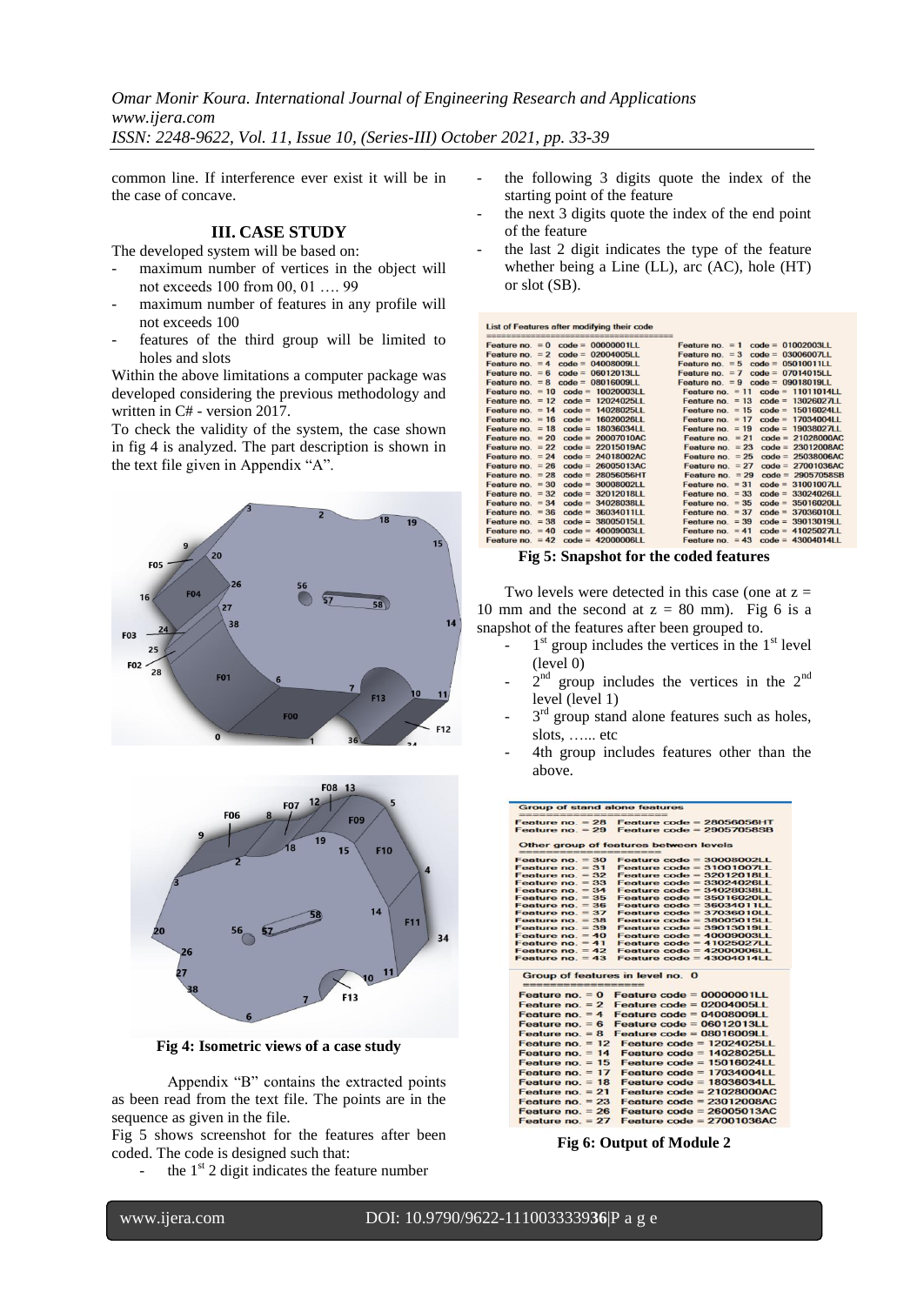Fig 7 gives the output of Module 3 showing the B-rep order for the two levels both in Clockwise direction and Counterclockwise direction.

#### Level = 0 B-rep is given by = 0002114121508042306260217182700 in CW direction Level = 1 B-rep is given by = 1011016131925032005110722092401 in CCW direction **Fig 7: Output of Module 3 – B-rep**

Fig 8 shows part of the connected faces with the vertex numbers (0, 1, 36, 34, …. 7, 6, 38 , …24 .), the feature codes (00, 27, 18 ….03, 25, ...) and the Faces (F01, F02, …..). Fig 9 gives a screen shot for the detailed developed code for the enveloping faces for the part. The code indicates all the detected points that lie on the face. Some points are repeated and been filtered at later stage.



Group of features in level no. 1

| sing them with the first state on the state and the state of the state of the state of the |                                           |
|--------------------------------------------------------------------------------------------|-------------------------------------------|
| Feature $no. = 1$                                                                          | Feature $code = 01002003LL$               |
| Feature no. $=$ 3                                                                          | Feature $code = 03006007LL$               |
| Feature $no = 5$                                                                           | Feature $code = 0501001111$               |
| Feature $no = 7$                                                                           | Feature $code = 07014015LL$               |
| Feature $no. = 9$                                                                          | Feature $code = 0901801911$               |
| Feature no. $= 10$                                                                         | Feature $code = 1002000311$               |
| Feature $no = 11$                                                                          | Feature $code = 11011014LL$               |
| Feature $no = 13$                                                                          | Feature $code = 13026027LL$               |
| Feature $no = 16$                                                                          | Feature $code = 1602002611$               |
| Feature no. $= 19$                                                                         | Feature $code = 19038027LL$               |
| Feature no. $= 20$                                                                         | Feature $code = 20007010AC$               |
| Feature no. $= 22$                                                                         | Feature $code = 22015019AC$               |
| Feature $no = 24$                                                                          | Feature $code = 24018002AC$               |
| $F$ osturo no $= 25$                                                                       | $F_{\alpha\alpha}$ turo codo = 25038006AC |

**Fig 8: Part of the enveloping faces**

| $1 = 0$   | $Face = 01000001000006001007$ |
|-----------|-------------------------------|
| $1 = 1$   | $Face = 02028000028038000006$ |
| $i1 = 2$  | Face = 03028025028038025027   |
| $1 = 3$   | Face = 04024025024026025027   |
| $i1 = 4$  | Face = 05016024016020024026   |
| $1 = 5$   | $Face = 06016009016020009003$ |
| $i1 = 6$  | $Face = 07008009008002009003$ |
| $1 = 7$   | $Face = 08012008012018008002$ |
| $i1 = R$  | $Face = 09012013012018013019$ |
| $1 = 9$   | Face = 10005013005015013019   |
| $i1 = 10$ | $Face = 11004005004014005015$ |
| $1 = 11$  | Face = 12034004034011004014   |
| $1 = 12$  | Face = 13036034036010034011   |
| $= 13$    | $Face = 14001036001007036010$ |

**Fig 9: codes for the enveloping faces**

Fig.10 gives a screen shot for the last output of the system which is the cutter path for machining the part. This is given in the block FORMAT that suit the CNC machining centers. Only, 3 zones were

highlighted for possible interference (after vertex 19, 7 and 17.

|            |                 |                 |            |            |            |                                           | Note: This is only the motion blocks. The followings must be added:- |
|------------|-----------------|-----------------|------------|------------|------------|-------------------------------------------|----------------------------------------------------------------------|
|            |                 |                 |            |            |            | 1. Zero positioning 2. Cutting conditions | 3. Miscellanious f                                                   |
| <b>N5</b>  | <b>GOO</b>      | <b>X140</b>     | Y155       | <b>Z80</b> |            |                                           |                                                                      |
| <b>N10</b> | <b>G01</b>      | <b>X80</b>      | Y155       | <b>Z80</b> |            |                                           |                                                                      |
| <b>N15</b> | G01             | <b>X40</b>      | Y115       | <b>Z80</b> |            |                                           |                                                                      |
| <b>N20</b> | G01             | X <sub>55</sub> | <b>Y95</b> | <b>Z80</b> |            |                                           |                                                                      |
| <b>N25</b> | G01             | X43             | <b>Y80</b> | <b>Z80</b> |            |                                           |                                                                      |
| <b>N30</b> | <b>G01</b>      | X45             | Y70        | <b>Z80</b> |            |                                           |                                                                      |
| <b>N35</b> | <b>G03</b>      | <b>X80</b>      | Y25 Z80    |            | <b>R40</b> |                                           |                                                                      |
| <b>N40</b> | G <sub>01</sub> | <b>X140</b>     | Y25        | <b>Z80</b> |            |                                           |                                                                      |
| <b>N45</b> | <b>G02</b>      | <b>X180</b>     | Y25        | <b>Z80</b> | <b>R20</b> |                                           |                                                                      |
| <b>N50</b> | G01             | X205            | Y25        | <b>Z80</b> |            |                                           |                                                                      |
| <b>N55</b> | <b>G01</b>      | X225            | <b>Y80</b> | <b>Z80</b> |            |                                           |                                                                      |
| <b>N60</b> | <b>G01</b>      | X225            | Y125       | <b>Z80</b> |            |                                           |                                                                      |
| <b>N65</b> | <b>G03</b>      | <b>X205</b>     | Y155       | <b>Z80</b> | <b>R40</b> |                                           |                                                                      |
| <b>N70</b> | <b>G01</b>      | <b>X180</b>     | Y155       | <b>Z80</b> |            |                                           |                                                                      |
| <b>N75</b> | <b>G02</b>      | <b>X140</b>     | Y155       | <b>Z80</b> | <b>R30</b> |                                           |                                                                      |

**Fig 10: Screen shot for the cutter path**

#### **IV. Conclusion**

The developed system is a powerful tool to derive the boundary representation of objects. It helps in the solid modeling for CAD objectives, as well as it facilitates the task of to the programmers of CNC machining centers as it shortens the use of complicated drafting packages and highlight the zones at which interference may occur while machining the contour. Although the system was fully tested and verified, but it needs further cases to be studied rather than the extruded shapes and in particular parts with more "z" levels with tapered and stepped faces. Also, the system is designed based on maximum number of features in one profile will not exceed 100.

#### **Nomenclature**

- X, Y, Z Cartesian coordinates of points (suffix means start point, suffix e means end point & suffix c center of arc)
- $z[0], z[1] \dots$  levels
- R radius of arc
- D hole diameter
- H hole or slot depth
- W slot width
- L slot or groove length
- WC[j] code for the B-rep  $(1<sup>st</sup>$  digit for the level, 2 digits for each feature included in the B-rep ( i.e. if 14 features in the profile, then the code length is 29 digits)
- WFTT[i] code for the features  $(1<sup>st</sup> 2$  digits for the serial number of the feature, 3 digits for the starting point, 3 digits for the end point and 2 digits for the type of the feature).

N[j] number of features in each level.

F[j , i] feature in level "j" with serial "i"

R, Ө, Z polar coordinates for cylindrical surfaces

 $n_1$  and  $n_2$  are the normal vectors

Face is the code for the faces starts with the  $1<sup>st</sup>$  2 codes for the serial number of the face followed by 3 digits for each point lies on the face.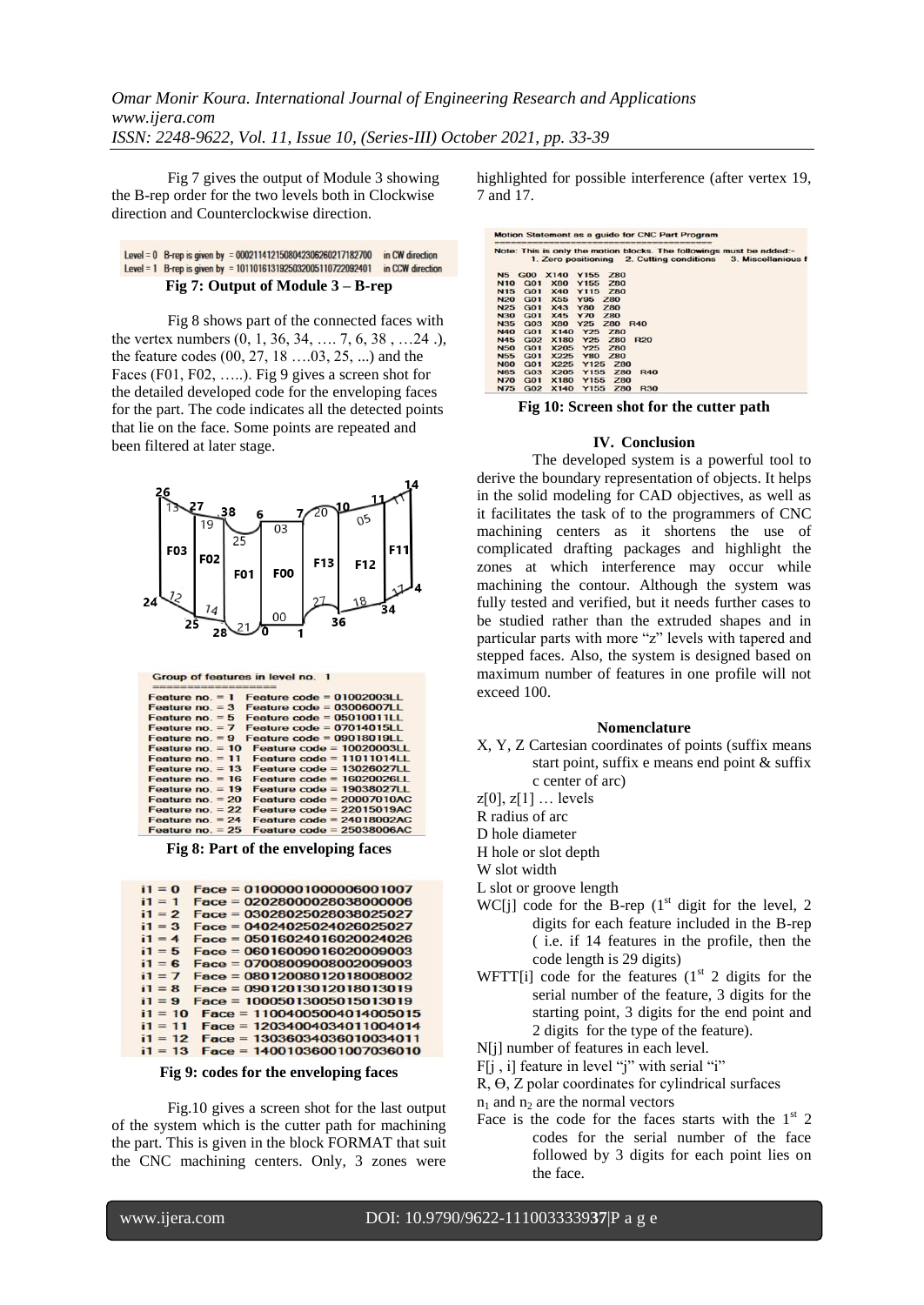*Omar Monir Koura. International Journal of Engineering Research and Applications www.ijera.com ISSN: 2248-9622, Vol. 11, Issue 10, (Series-III) October 2021, pp. 33-39*

### **REFERENCES**

- [1]. [Qiang Zou&](javascript:;) [Hsi-Yung Feng,](javascript:;) "Variational Brep model analysis for direct modeling using geometric perturbation", *Journal of Computational Design and Engineering*, Volume 6, Issue 4, October 2019, Pages 606– 616, <https://doi.org/10.1016/j.jcde.2019.03.002>
- [2]. Mireille Moinet, Guillaume Mandit and Philippe Serre, "Defining tools to address over-constrained geometric problems in Computer Aided Design", Computer Aided Design, V 48, March 2014, pp 42-52.
- [3]. Omar Monir Koura, "Focusing on the Extracted Data from STEP CAD Files for Prismatic Surfaces", International Journal of Engineering Research in Africa, ISSN: 1663- 4144, Vol. 31, pp 14-19, doi:10.4028/www.scientific.net/JERA.31.14, © 2017 Trans Tech Publications, Switzerland
- [4]. Jaider Oussama, ElmesbahiAbdelilah, and Rechia Ahmed, "Manufacturing Computer Aided Process Planning For Rotational Parts. Part 1: Automatic Feature Recognition From STEP AP203 Ed2", International Journal of Engineering Research and Applications, ISSN: 2248-9622, Vol. 4 Issue 5 (Version 6), May 2014, pp. 14-25.
- [5]. D. Sreeramulu, C.S.P.Rao, "A new methodology for recognizing features in rotational parts using STEP data exchange standard", International Journal of Engineering, Science and Technology, Vol. 3, No. 6, 2011, pp. 102-115.
- [6]. Emad S. Abouel Nasr, Ali K. Kamrani, "A new methodology for extracting manufacturing features from CAD system", Computers & Industrial Engineering 51 (2006) 389–415.
- [7]. Nafis Ahmed & A.F.M. Anwarul Haque, "Manufacturing Feature Recognition of Parts using DXF files", December 2001, 4th International Conference on Mechanical Engineering At: Dhaka, Bangladesh, Volume: VI 111-115
- [8]. ArmasoiuGiorgiana Elana and Gheorghe Marian, "Methodology for Recognizing Manufacturing Features of Prismatic Components from DXF Files", Applied Mechanics and Materials, ISSN 1662-7482.
- [9]. Omar Monir Koura, "Interface for developing 3D edge vertices from 2D orthogonal drawings for prismatic objects", International Journal of Applied Engineering Research ISSN 0973- 4562 Volume 16, Number 5 (2021) pp. 351- 356 © Research India Publications. [http://www.ripublication.com](http://www.ripublication.com/)
- [10]. Ian Stroud, "Boundary Representation Modelling Techniques", © 2006 Springer-Verlag London Limited, ISBN-10: 0-387- 84628-312-4, ISBN-13: 978-1-84628-312-3, British Library Cataloguing in Publication Data.
- [11]. Monir M. Koura &Asmaa Hamed, "**Identifying the Type of Face-To-Face Connection from STEP AP203 File",** *IOSR Journal of Mechanical and Civil Engineering (IOSR-JMCE) e-ISSN: 2278-1684,p-ISSN: 2320-334X, Volume 14, Issue 1 Ver. I (Jan. - Feb. 2017)*

#### **Appendix "A" FORMAT of the text file**

The FORMAT is a simple description of the part that can be obtained from the interface that extract the data from the CAD files. It consists of:

- Feature type: Line given by starting point  $(X_s, Y_s, Z_s)$  and end point  $(X_e, Y_e, Z_e)$
- Feature type: Arcr which is an arc given by starting point  $(X_s, Y_s, Z_s)$  and end point  $(X_e)$ ,  $Y_e$ ,  $Z_e$ ), radius (R) and center sense (+ or -)
- Feature type: Arcc which is an arc given by starting point  $(X_s, Y_s, Z_s)$  and end point  $(X_e)$ ,  $Y_e$ ,  $Z_e$ ) and center coordinates  $(X_c, Y_c, Z_c)$
- Feature type: Hole given by center line location  $(X_c, Y_c, Z_c)$ , diameter  $(D)$  and depth (W)
- Feature type: Slot given by starting point  $(X_s)$ ,  $Y_s$ ,  $Z_s$ ), end point  $(X_e, Y_e, Z_e)$ , Width (H) and depth (W)
- Feature type: Groove given by starting point  $(X_s, Y_s, Z_s)$ , end point  $(X_e, Y_e, Z_e)$ , Width (H) and depth (W)